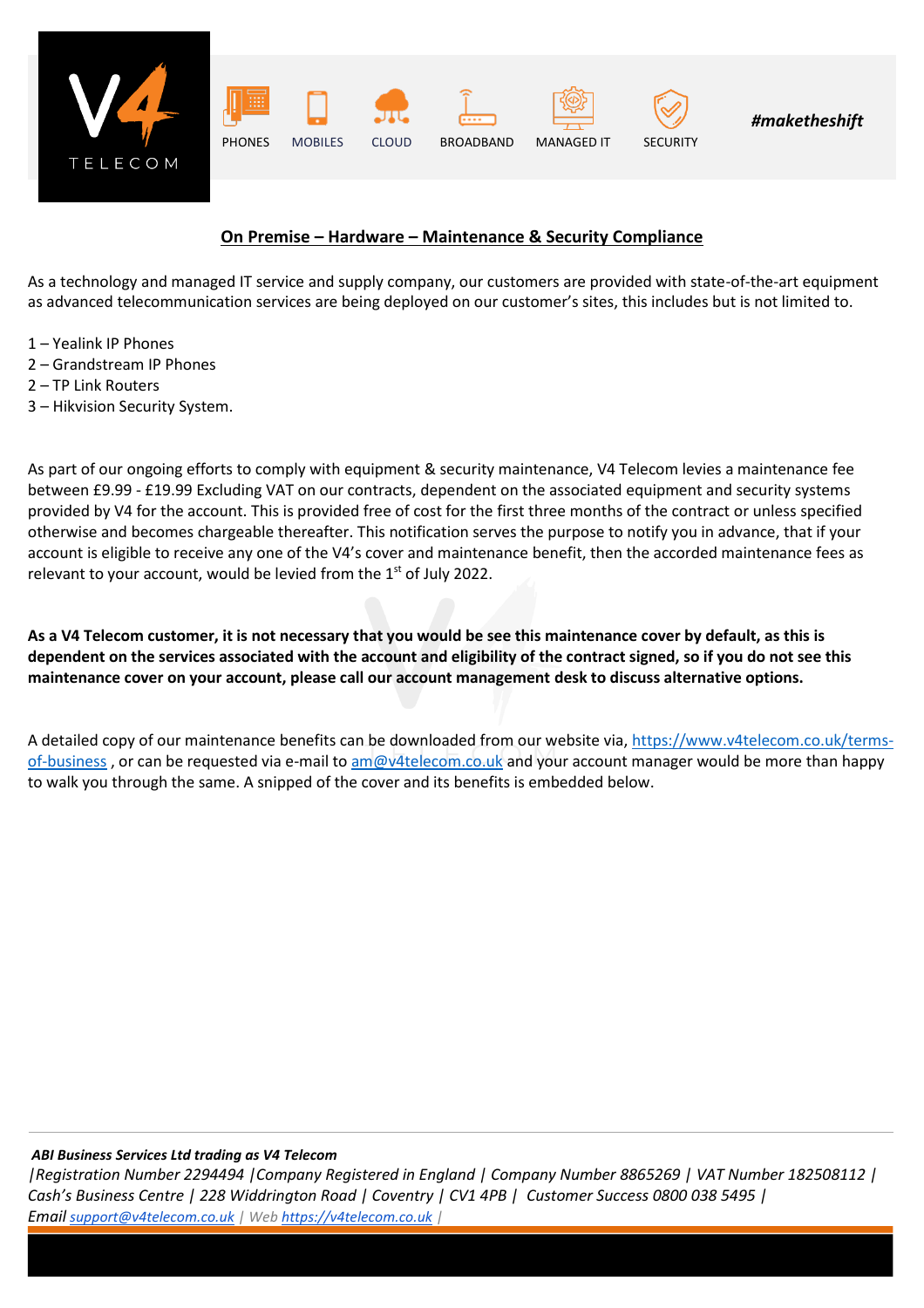

PHONES MOBILES CLOUD BROADBAND MANAGED IT SECURITY





*#maketheshift*

| Maintenance Lite - £9.99+VAT                                                                                                           | Maintenance - Premium £14.99+VAT                                                                                                       | Maintenance - Express £19.99+VAT                                                                                             |
|----------------------------------------------------------------------------------------------------------------------------------------|----------------------------------------------------------------------------------------------------------------------------------------|------------------------------------------------------------------------------------------------------------------------------|
| Hardware replacement over the term<br>covered at 50% discount should it qualify<br>the criterion per our Terms of Business             | *Hardware replacement over the term<br>covered, should it qualify the criterion per<br>our Terms of Business                           | *One Annual Inspection visit by a Certified<br>V4 Technology & Telecoms Engineer-FOC                                         |
| Remote diagnostics- Monday to Friday 9<br>to 5 PM                                                                                      | Remote diagnostics- Monday to Friday 9<br>to 5 PM                                                                                      | Hardware replacement over the term<br>covered FOC should it qualify the criterion<br>per our Terms of Business               |
| Critical Response Time-12 - 24 Hours                                                                                                   | Critical Response Time-12 - 24 Hours                                                                                                   | *Webroot End Point Protection-one<br>license-FOC                                                                             |
| Non-Critical Response Time-48 - 72 Hours                                                                                               | Non-Critical Response Time-48 - 72 Hours                                                                                               | All equipment upgrades at a flat 25%<br>discount                                                                             |
| All equipment upgrades at a flat 25%<br>discount                                                                                       | All equipment upgrades at a flat 25%<br>discount                                                                                       | *2 Remote Health checks by a Certified V4<br>Expert-thorough health checks on existing<br>phone systems (1 every six months) |
| Engineer visit- charged at £500 + VAT for<br>customers without Maintenance Plan-<br>Maintenance Customers- charged £350+<br><b>VAT</b> | Engineer visit- charged at £500 + VAT for<br>customers without Maintenance Plan-<br>Maintenance Customers- charged £275+<br><b>VAT</b> | *2 detailed Invoice review calls from V4<br>Billing and Commercial expert- (1 every six<br>months)                           |
|                                                                                                                                        | Remote diagnostics with Priority Support<br>Monday to Friday 9 AM to 5 PM                                                              | Remote diagnostics with Priority Support<br>Monday to Friday 9 AM to 5 PM                                                    |
|                                                                                                                                        | Saturday - 9 AM - 2 PM                                                                                                                 | Saturday - 9 AM - 2 PM                                                                                                       |
|                                                                                                                                        | (Including Bank Holidays)                                                                                                              | (Including Bank Holidays)                                                                                                    |
|                                                                                                                                        |                                                                                                                                        | Critical Response Time-12 - 24 Hours                                                                                         |
|                                                                                                                                        |                                                                                                                                        | Non-Critical Response Time-48 - 72 Hours                                                                                     |

## *ABI Business Services Ltd trading as V4 Telecom*

*|Registration Number 2294494 |Company Registered in England | Company Number 8865269 | VAT Number 182508112 | Cash's Business Centre | 228 Widdrington Road | Coventry | CV1 4PB | Customer Success 0800 038 5495 | Email [support@v4telecom.co.uk](mailto:support@v4telecom.co.uk) | Web [https://v4telecom.co.uk](https://v4telecom.co.uk/) |*